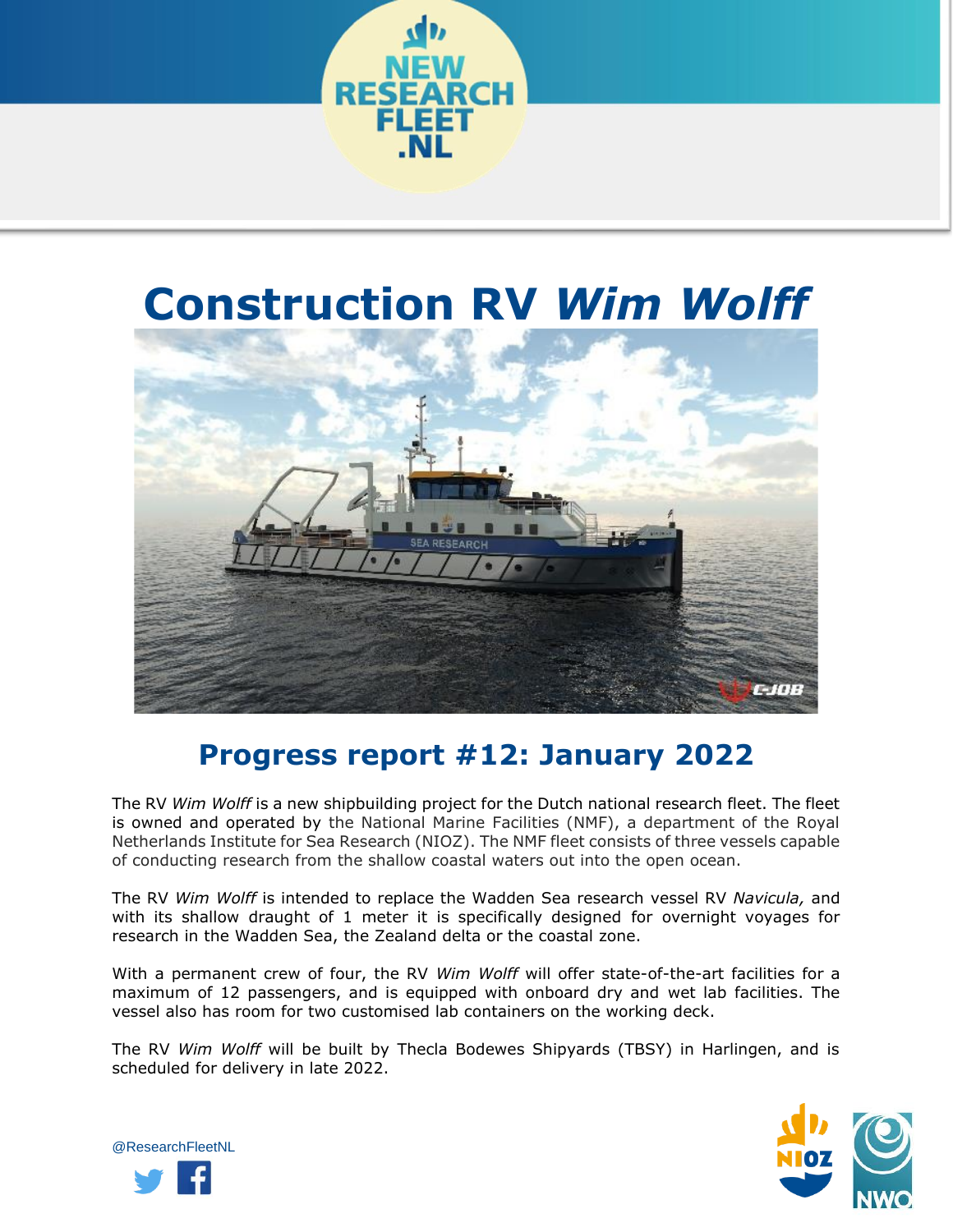

## **Hull construction**



*The RV Wim Wolff's hull sections, with the completed sections shown in dark green and the sections still under construction in light green. ©FH*

The hull of the RV *Wim Wolff* is composed of several sections. These 'building blocks' are being constructed by three builders at different locations, and they will be joined together at a central location when complete.

Over the past few weeks, COVID infections at the shipyards have delayed completion of the hull sections, so the construction of the sections has been redistributed among the three builders.

Three of the 20 sections were complete or nearing completion by late December, and since then another three have been completed and construction has begun on another three.

N. Dijkstra: 1 section complete, 3 sections under construction;

KB Alubouw: 3 sections complete;

Alubouw Fryslan: 2 sections almost complete.

KB Alubouw has completed part of the superstructure (sections 230, 240 and 250), bringing the shipyard's work on the RV Wim Wolff to a close.

The three sections have since been transported by barge over the IJsselmeer and Wadden Sea to N. Dijkstra in Harlingen, where all of the sections will be joined together in a new production facility.



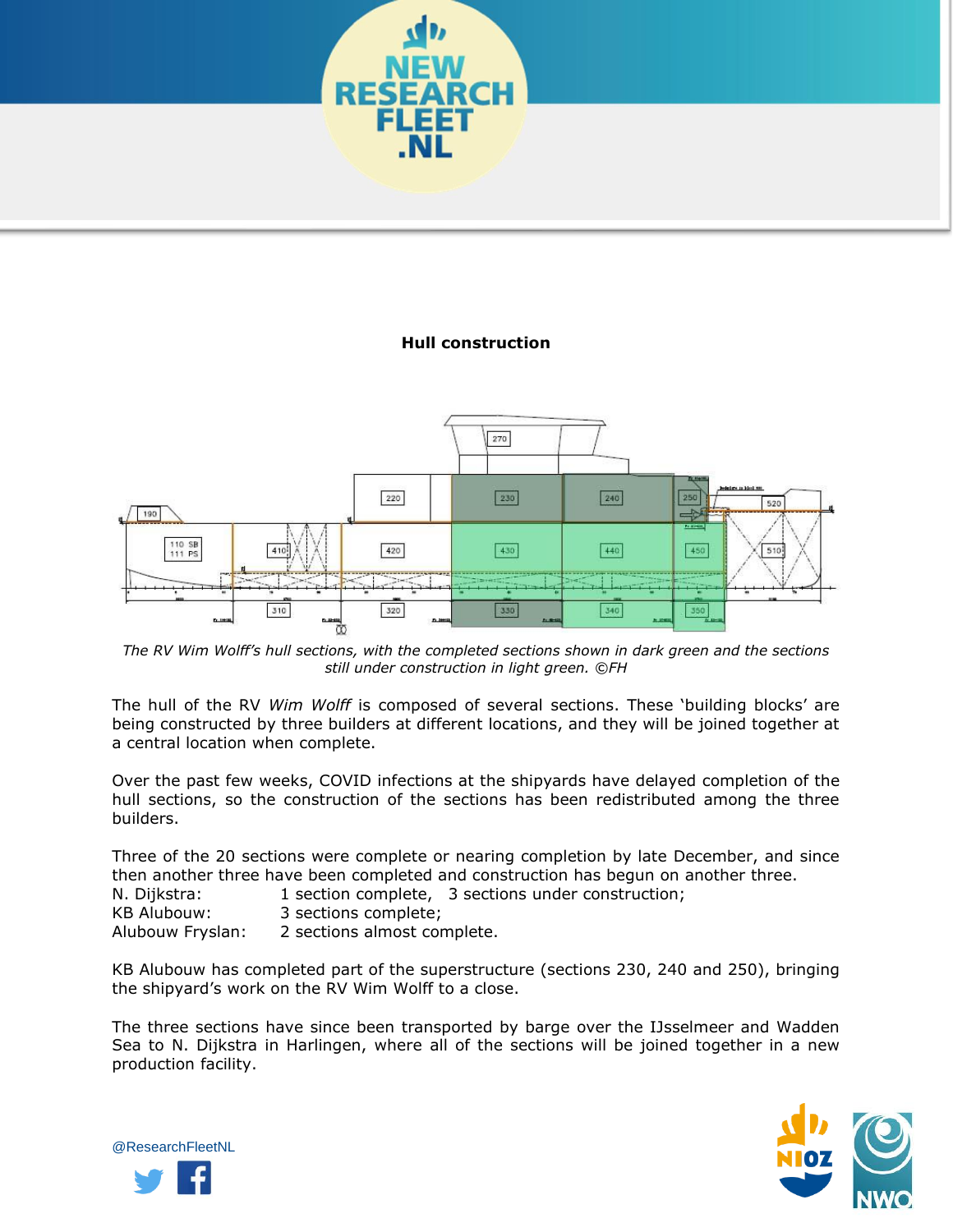



*Section 250 (part of the messroom) delivered to Harlingen from KB Alubouw in Makkum. ©FH*



*As big as the new facility at N. Dijkstra seems at first glance, the scale drawing shows that the hull will still be a tight fit.*



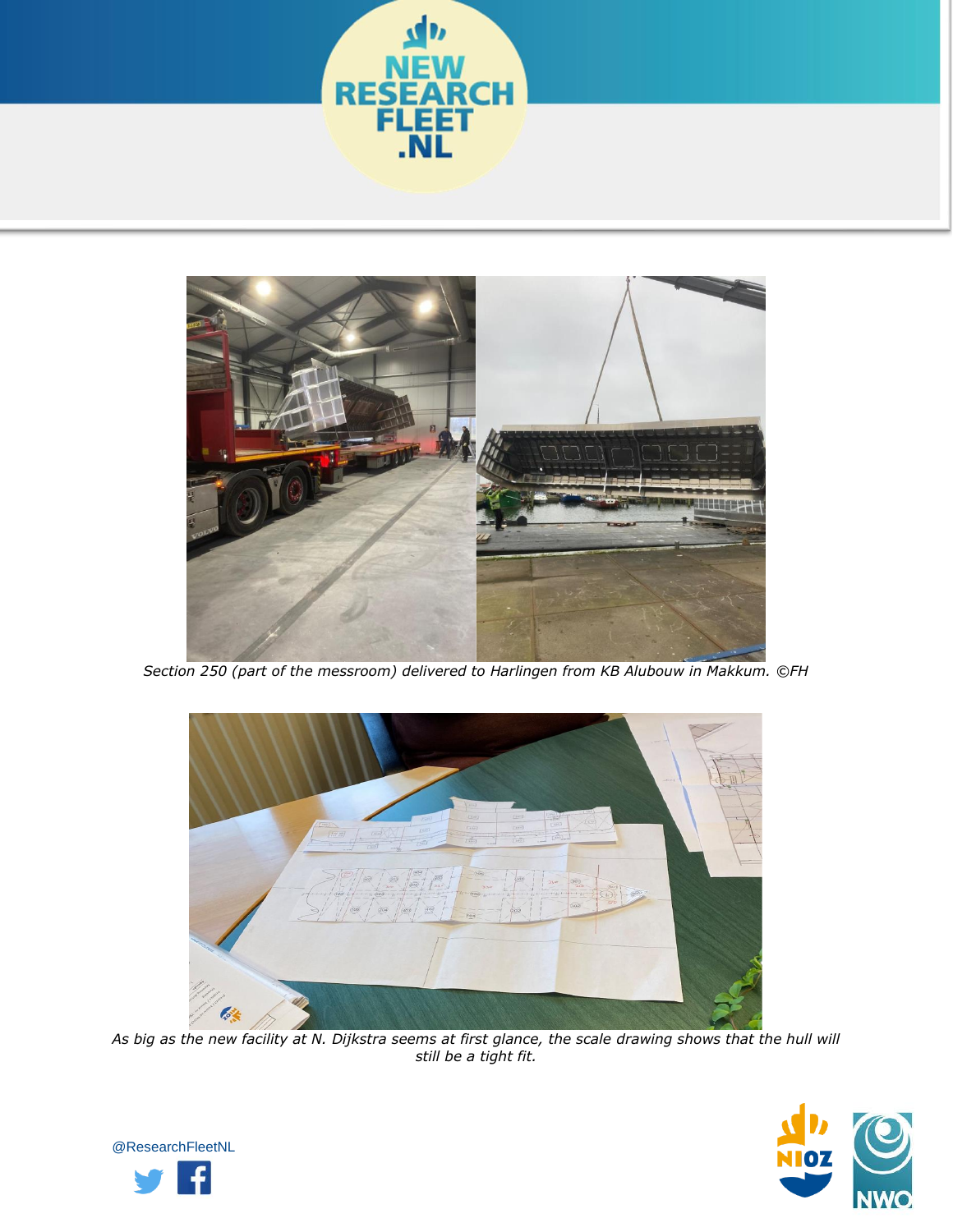



*The new production facility at N. Dijkstra in Harlingen, where all of the RV Wim Wolff's hull sections will be joined together. ©FH*

The new production facility at N. Dijkstra is now complete and ready for use. The schedule for the joining of the sections soon will be drawn up in consultation with TBSY. This phase will require considerable planning and coordination.